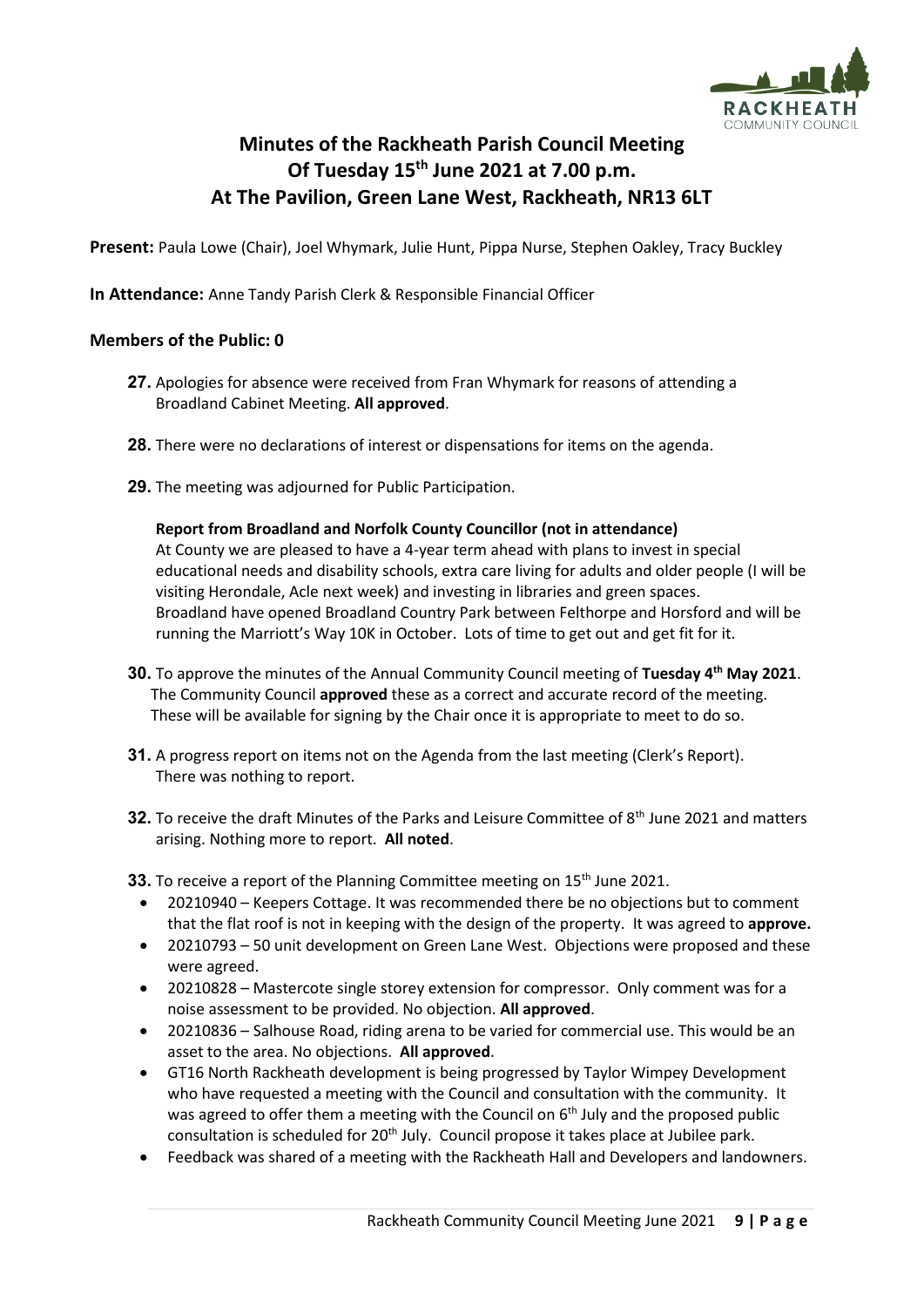- **34.** Council Meetings Moving Forward
	- a. Council considered the continuation of a Zoom subscription and decided to continue monthly and review again in September, monitoring use in the meantime.
	- b. In order to maximise the availability of the hall dring the peak booking time of 6-7pm, all Council meetings to move to 7.30pm and continue to be held on a Tuesday.

## **35.** Accounts

- a. To approve payments for June 2021. **All approved.**
- b. To note the monthly bank reconciliation to 31st May 2021. **All noted.**
- c. To approve the delegated grass cutting contract from NCC of £2,738.99. The Council is being charged £2,694.00 +VAT. **All approved.**
- d. Approval of the extra grass cutting on Green Lane East of £75.00 +VAT. **All agreed.**
- e. Approval for the Clerk to attend the NPTS Annual Seminar costing £48.00. **All agreed.**

#### **36.** Asset of Community Value

Council discussed the proposal by Fran Whymark to consider making the Sole and Heel PH an Asset of Community Value. Concerns were raised about the cost and lack of volunteers should the business be vacated by the current owners. Agreed to adjourn until the next meeting for discussion and more background information.

- **37.** Policy Review
	- a. The Council considered and approved the Internal Control Policy. **All agreed**.
	- b. Access to the building out of hours for an emergency, was discussed. It was proposed that instead of issuing a set of keys, all members have access to a set in the key safe along with padlock codes in the case of emergencies. Key Holder Policy to be amended to reflect this and a clear desk policy be drawn up. **All agreed**.
	- **38.** Pippa and Julie offered to complete the Clerk's Appraisal and the date to be arranged by email.
	- **39.** To receive correspondence and agree response (if any)
		- ➢ Email from the Tree Council
			- Broadsheet 200
			- HM Government and Local Government Tree Planting Wishes
			- Broadsheet 201
		- ➢ Emails from Norfolk ALC
			- The Street that Saved
			- Letter from the Chairman of the Norfolk Strategic Flood Alliance
			- Covid-19 Briefings May 2021
			- Helping People Get Back Into Work
			- Invitation to Meet the High Sheriff of Norfolk
			- Greenways to Green Spaces
			- Email: Recognising its Importance for Town and Parks Councils
		- ➢ Emails from Norfolk Police
			- May Newsletter
			- Priority Setting Meeting for Wroxham and the surrounding Parishes
		- $\triangleright$  Norfolk Training and Support planned training courses for Clerks and Councillors.
		- $\triangleright$  Norwich Western Link project update x2
		- ➢ Broadland District Council BDC Standards Committee Vacancies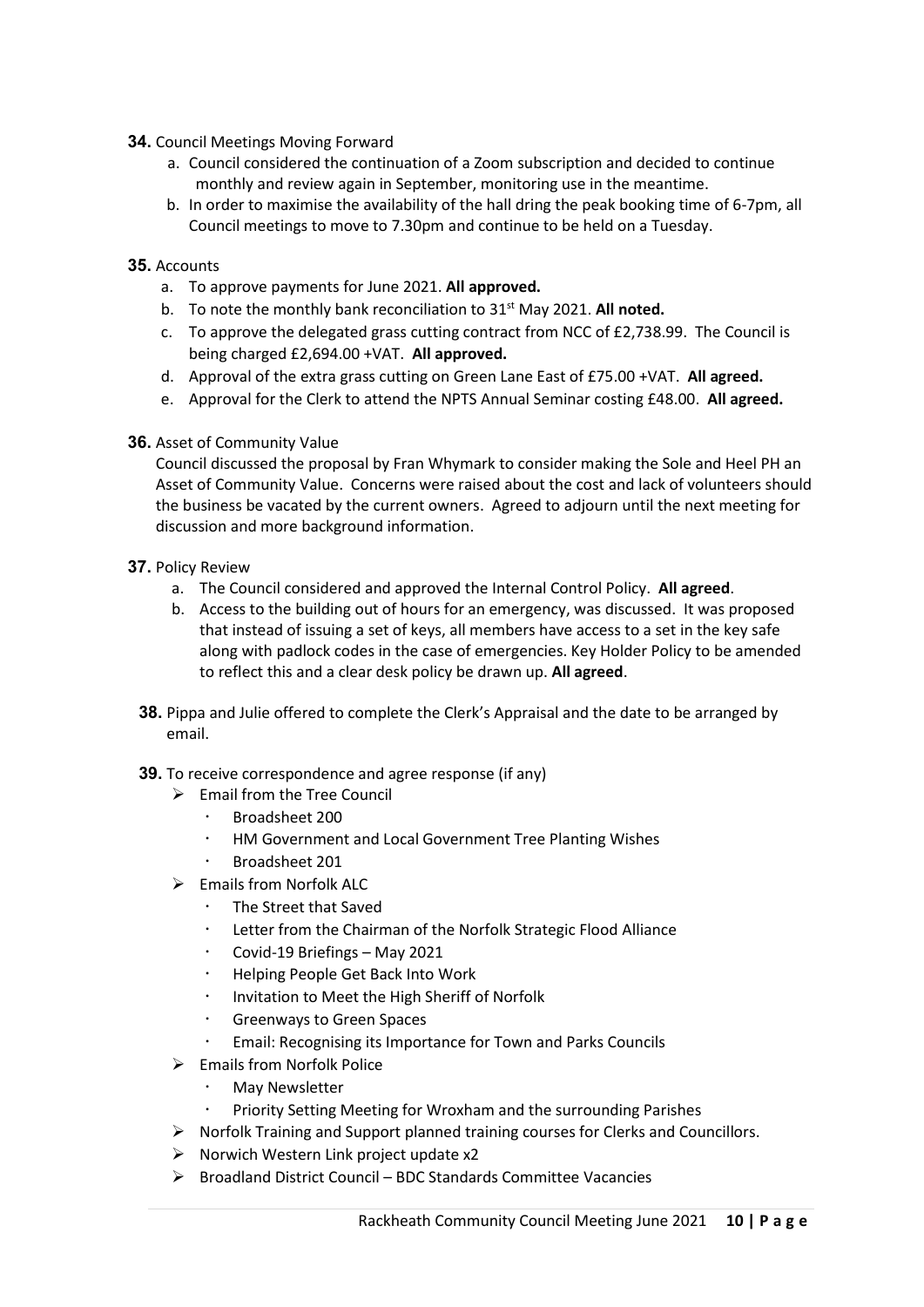➢ Letter from Wroxham, Hoveton and Belaugh Voluntary Community Care Scheme requesting a donation for the work they do providing a car transport service for medical appointments, including Hoveton and Wroxham Medical Centre. *Proposed to donate if advertising posters can be provided.*

40. Items for publication/media and items for the next Community Council meeting Tuesday 20<sup>th</sup> July.

- Revised Key Holder policy
- Clear Desk Policy

The Meeting concluded at 20:08